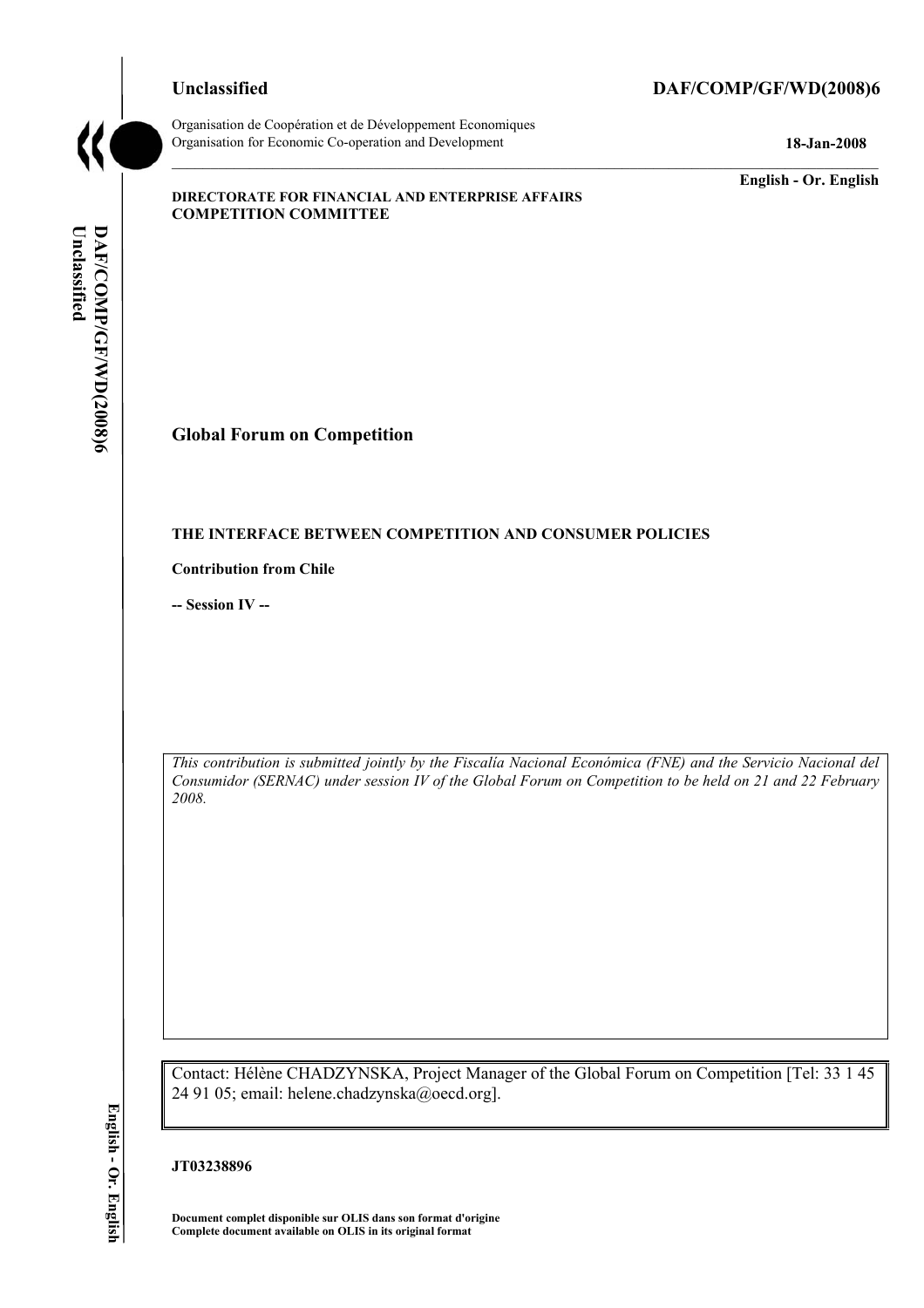# **THE INTERFACE BETWEEN COMPETITION AND CONSUMER POLICIES**

# **--Chile--**

## **1. Introduction**

1. In Chile there is increasing awareness on the complementarity between Competition and Consumer Protection policies and authorities. The notion that competitive markets are the best way to achieve consumer welfare impinges political discourses and policy proposals in the entire political spectrum, and the perception of poor competitive conditions in a particular market rapidly triggers actions and the mobilization of consumer associations and representatives, as well as both Competition and Consumer Protection authorities. But this is a prerequisite, since on the other hand, there are several market failures which go beyond market power or, more practically, beyond the usual reach of competition authorities. Those market failures, such as information asymmetries, transaction costs and externalities, may under some circumstances threat consumers' rights, which enforcement is guaranteed by the consumer protection policy.

2. There are also several areas in which Competition and Consumer Protection may interact. For instance, freedom of choice, adequateness of information, advertising regulation (misleading advertising does not only affect consumers, but also competition since it detours people's choice; comparative advertising can also affect competition) is essential for both areas at the same time. Moreover, the right working of the markets is paramount in both Competition and Consumer Protection policies, and for their common search of the public interest.

3. There are two separate agencies within the Chilean government one for each area: the FNE (Fiscalía Nacional Económica) enforcing Competition Law, and the SERNAC (Servicio Nacional del Consumidor) in charge of Consumer Protection.

# **2. Competition authorities**

4. Besides the FNE, the Chilean System for the Defence of Free Competition currently operates on the basis of the decisions of a Competition Tribunal, $^1$  created in April 2004.

5. The system started in 1959, with the enactment of the Law Nr. 13.305. This miscellaneous statute, in one of its chapters, created the "Antimonopoly Commission", entitled with the powers to punish conducts and to control industrial and commercial activities. Later on, the FNE was created as a prosecution office, for the technical support of the mentioned Commission and for the investigations procedures aimed at the improving of the effectiveness of the law.

6. In 1973, the Decree Law Nr. 211 was enacted. This was the first regulating body exclusively related to competition law in Chile. Over the years, both the FNE and the Commissions (the decisions were divided into several commissions) developed and became well established. The Decree Law Nr. 211 was amended several times, but it was not until 2004 that the current decisional structure was set, with all of the decisions being concentrated into a single body, the already mentioned Competition Tribunal, which was placed as part of the judiciary system. According to this statute, the FNE deals with the promotion and defence of the free competition in the markets, by investigating, submitting complaints if necessary, providing with the asked reports to the Competition Tribunal and proposing the right amending or punishing measures for antitrust conducts.

|<br>|<br>|

Its Spanish acronym is TDLC, which stands for "Tribunal de Defensa de la Libre Competencia" (Free Competition Defence Tribunal).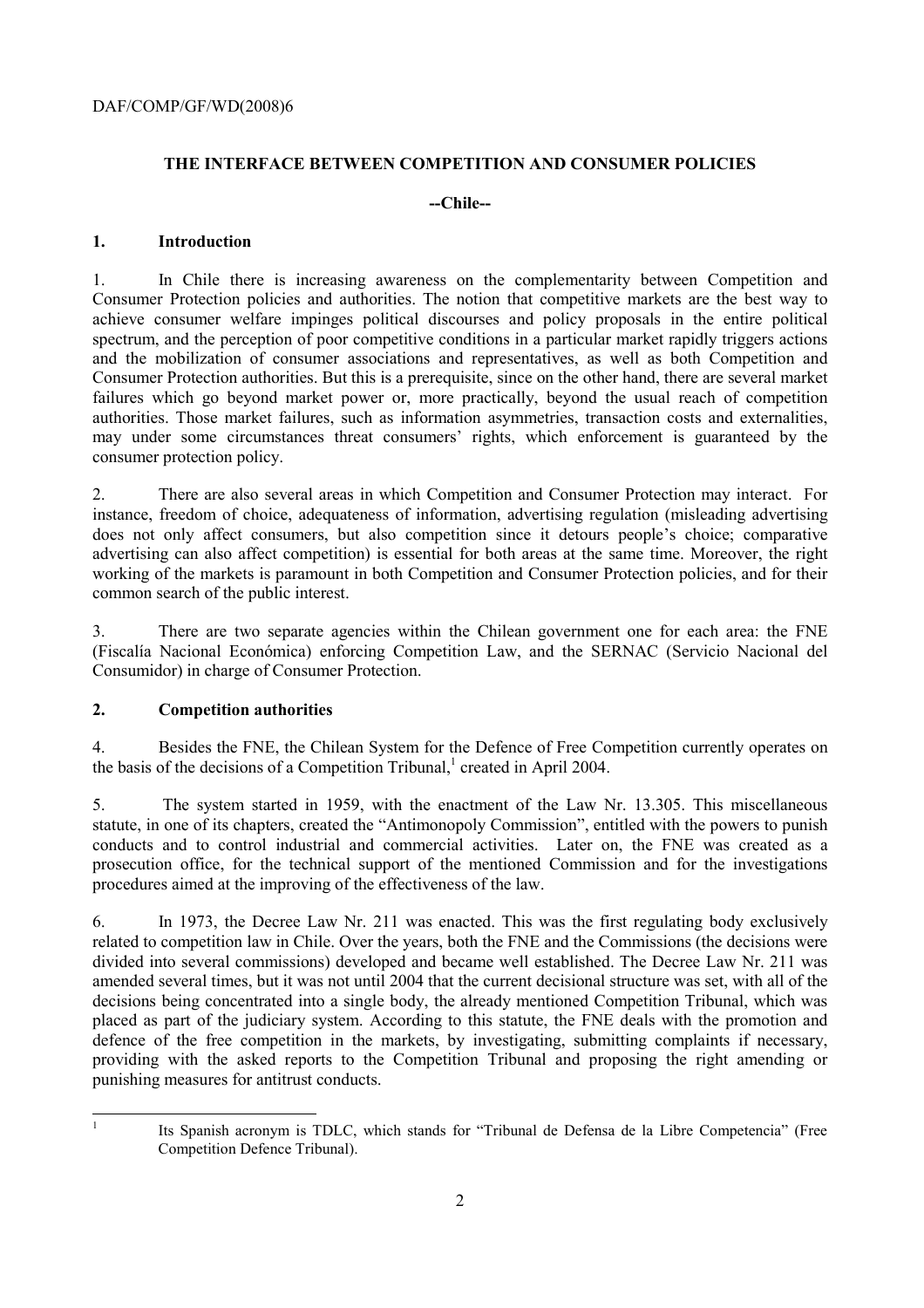# **3. Consumer protection authorities**

7. On the other hand, the SERNAC finds its origins in the years of the Great Depression, when, in order to solve the crisis, the Government decided to participate more on the economy and created the ìGeneral Commission for Prices and Supplies.î Its functions were to ensure provisions and reasonable prices. Later, its functions were limited to the monitoring and protection of consumers against commercial malpractices.

8. In year 1960, the DIRINCO was created. Its tasks were to monitor, receive complaints, investigate and sanction consumer rights violations. Its creation was consistent with the economical and political context existing at the time, in which the State had a large influence in the market.

9. Under the Dictatorship, its sanctioning and monitoring functions ceased due to the establishment of a liberal economical system.

10. The institution known as SERNAC was created by the Act Nr. 18.959, in 1990.

11. Nowadays, even though the SERNAC cannot sanction malpractices, it has several tools to enforce consumer rights taking actions in Courts under the 1997 Consumer Protection Act. Moreover, in the year 2004 this act was completed by act 19.995 by the sanction of spam, abusive clauses in adhesive contracts and the establishment of several rights.

# **4. Competition and Consumer protection interactions; a merger case example.**

12. The FNE and the SERNAC are aware of the synergies that they can generate, and carry out in consequence several joint initiatives. In this written contribution we will give an example of the type of cooperation which can be carried out between both agencies, by presenting a briefing on the presentations made by both agencies before the Competition Tribunal, for the occasion of the consultation on the merger between Falabella and D&S, two of the mayor retail/credit companies in Chile.

13. On May 17<sup>th</sup>, 2007, the alliance between the retail firms Falabella and D&S was agreed as a share exchange, granting the first a 77% of the new society's property and a 23% to the latter. Thus, it was created a firm which joint sales amounted for approximately US\$ 8,000,000,000 per year, which sets it in the second place among the Chilean firms which shares are traded in the local stock-market. At regional level, the merged retailer becomes the second largest of Latin America, only after Wal-Mart in Mexico.

14. In order to be executed, this merge needs the approval of the Chilean Competition Tribunal, which asked for the FNE's opinion. During the process, the SERNAC also submitted its own. The contents and purposes of both presentations are briefed next.<sup>2</sup>

# *4.1 The FNE presentation*

15. The FNE focused its presentation on the definition of the relevant markets, its characteristics and the risks for free competition introduced by the eventual merge, concluding with the suggestion of remedies for decreasing such risks in case of an approval of the operation.

 $\frac{1}{2}$  Although the final decision is not yet issued at the time of the elaboration of this document, we shall describe the participation and approaches of the competition and consumer protection agencies, and the coordination which took place between them, towards the submission of their opinions and independently from what could be the final unknown decision of the Tribunal.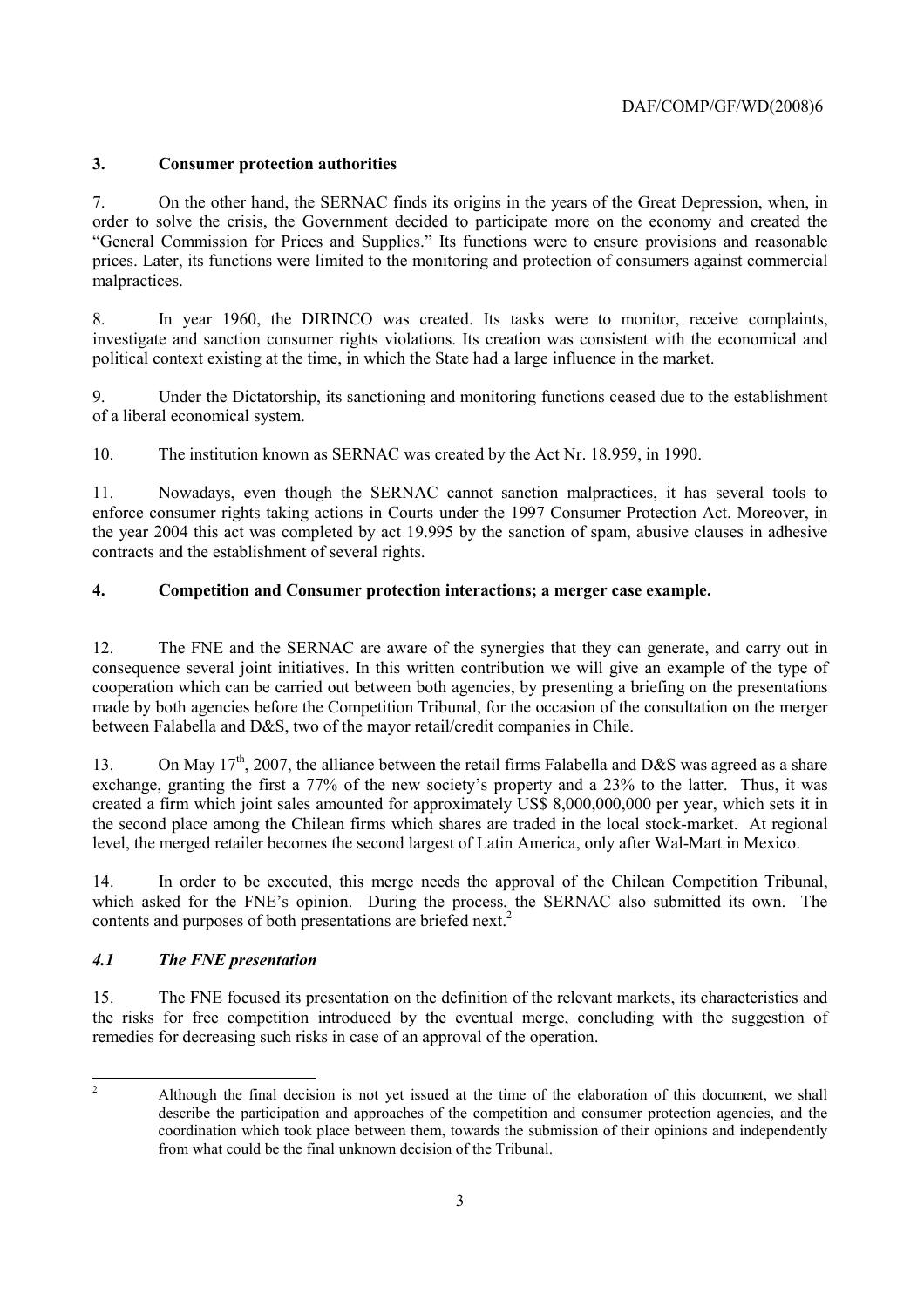## DAF/COMP/GF/WD(2008)6

16. Consequently, the competition agency stated that the operation was tending to restrain competition in supermarkets and retail credit cards, also affecting the markets of shopping centres and electric home appliances. It was considered that the operation as presented would increase the risks of unilateral abuse and coordination in each of these relevant markets. Such risks were mainly revealed by the characteristics of each of the affected markets.

17. In the case of supermarkets, the FNE pointed out that there exist high market concentration and barriers to entry (sunk costs, scale economies, know-how, strategic behaviour, among others) which forces potential competitors to use specific vehicles of entry -the buying of little incumbents- rather than to enter as a new competitor. This view was supported by evidence on entry, changes in market shares over time, and importantly, econometric evidence on showing that higher concentration would lead to higher prices for consumers.

18. The FNE claimed that the main risk associated to the merger was that it would increase market power, with an upstream effect since the greater buying power would allow the payment of minor prices or the imposition of worse trading conditions to providers, affecting the investment and output levels. On the other hand, it would allow abuses against consumers through the increase of final prices of products or the decrease of quality, services or innovation.

19. In the market of retail-credit cards, the FNE asserted that the there are serious problems of transparency and exclusion that could be augmented with the merger and result in abuses against card holders.

20. In order to contend these risks, the FNE proposed, among other measures, the conditioning of the merger to the sale of Falabellaís supermarkets to a third party likely to become a third strong competitor.

21. It also suggested the prohibition of several conducts, such as the unilateral refusal, without a justified reason, of third party credit cards or alternative means of payment to be used in the stores of the new society, or the marketing of certain products or services in more favourable terms because of the use of related credit cards. All of these measures aim to protect free competition as well as consumers.

#### *4.2 The SERNAC presentation*

22. The presentation of the Chilean Consumer Protection Agency, the SERNAC, was focused on the effects that the merge would have on consumers, should the operation is approved by the Tribunal. It presented on analysis of consumer's opinion on the retail and credit markets, while quoting evidence on the infringements on both market that are reported to them, and predicting an increase in the number of complaints if the scenario turns to be of even higher concentration. This section summarises the main ideas presented by this agency in this case.

23. The presentation began with an overview of *consumer opinions* on the retail market, based on surveys prepared by them on a regular basis and to internal statistics on the number and characteristics of complaints. They reflected that, for instance, (1) only a 25% of the surveyed people believed that companies were interested in solving their problems; (2) 1 out of 5 consumers claimed that Departmental Stores had made charges to their bills without their consent; (3) 90% of consumers argued that Department Stores' bills could not be understood; (4) 23% of the complaints submitted to the SERNAC were related to Department Stores and supermarkets, and that in case the merger was approved, they estimated that the new Company would be the second most claimed company in Chile; (5) that the information given by retail companies about the credit conditions offered by their own cards is scarce and vague; (6) that there are also huge differences between the interests charged by different competitors. Furthermore, there are major differences between the interest rates charged by the same department stores to different customers.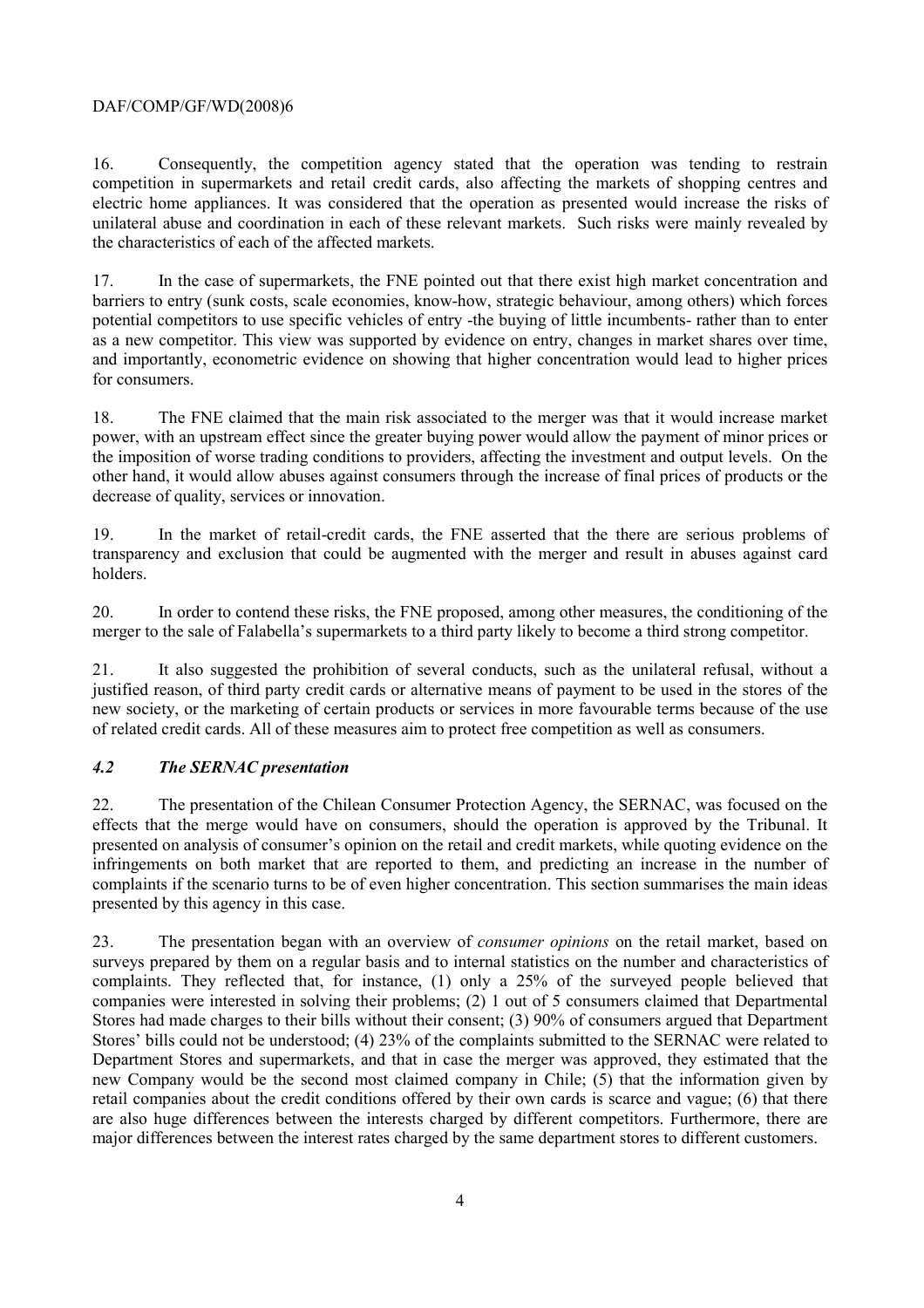24. SERNAC explained that the information given by Department Stores and Supermarkets about their credit conditions was extremely complicated. For instance, charges are divided into different items (i.e. interest rate, commissions, etc) and these items are expressed in different formats (for instance percentages, indexed units, etc).

25. Regarding advertising, there were cases in which companies claimed that people could buy without paying interests while they were charging high commissions for the use of their credit cards. Furthermore, even though they offered discounts if people bought with their store cards, the overall prices paid were much higher than the prices paid in cash, once interests and commissions were actually charged.

26. Moreover, SERNAC described several safety infringements and abusive clauses incurred by both companies in their contracts, which had been penalized by Chilean courts. For instance, the Chilean Supreme Court declared void a contract clause established by Falabella in which consumers were made responsible for transactions made with their stolen credit cards, and condemned the company to compensate the consumers with US\$ 50.000.

27. SERNAC also claimed against several abusive clauses included in the credit card contracts of D&S. For instance, consumers were forced to contract three different types of insurance, and the company established that it could unilaterally change the conditions of the contract. Both clauses were ruled out by the Chilean Consumer Protection Act.

28. In SERNAC's opinion, all of these consumer claims and statistics could have an impact on Competition in this market. If there is not enough competition, if concentration continues to grow, and the number of rival players in the retail markets continues to fall, not only this will lead to higher prices as stated by the FNE, but also to consumer harm in a broader sense. Hence, all of the evidence added by the SERNAC constituted a sample and example of the symptoms and current problems faced by consumers in the retail and credit card markets, which are projected to grow if the operation goes on.

# **5. Conclusion**

29. The presentations submitted by the FNE and the SERNAC in a merger case are good examples of how the existence of different agencies for Competition and Consumer Protection is not an obstacle for cooperation. By developing good communication practices, agencies can take advantage of their individual strengths and yet develop synergies.

30. This experience is also an example of the strong relationship between Competition and Consumer Protection. In a non competitive market, consumers are not only going to be affected by higher prices, but also because of potential harms in several of their rights that may be affected. As we suggested while introducing this document, violations of consumers' rights are many times indicative of behavioural or structural problems in competition.